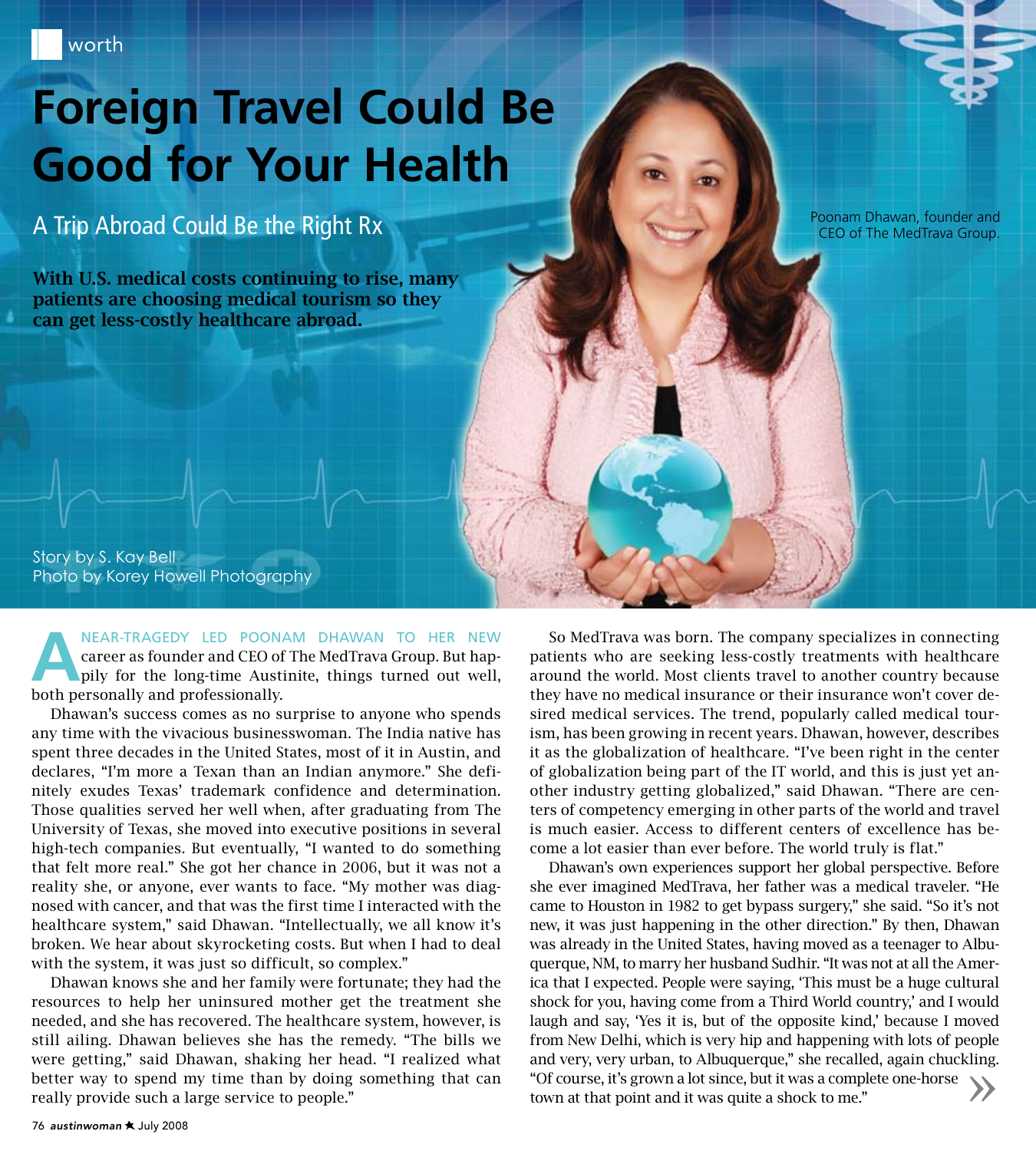

We practice what we preach and strongly believe that preventive dental care is paramount to a long life of healthy smiles. Our modern dental practice, built on oldfashioned values, cares for each individual patient in a relaxed, accommodating environment, where the patient's best interest always comes first.

Call today to schedule a complimentary consultation and find out first hand what a pleasant, relaxing experience going to the dentist should be!

### DR. KAREN KNIGHT 4106-A Marathon Blvd. Austin, Texas 78756

FAMILY, COSMETIC & IMPLANT DENTISTRY

512.451.1222 www.centexdentist.com **Conveniently located in Central Austin** 



**MICROCURRENT FACIAL MUSCLE TONING SKIN REJUVENATION** THE NATURAL WAY





512.626.6141 4101 Medical Parkway, Suite 113 Austin, Texas 78756

www.VenusDeMarco.com

## **Medical Tourism Tips**

Medical tourism, or as Poonam Dhawan, founder and CEO of MedTrava, calls it, "globalized healthcare," is becoming more popular.

 $\bullet$  The main reason is that it's an affordable option for many without insurance or only limited coverage. Dhawan said one of her company's clients was facing a \$76,000 hip replacement in the United States. That person opted instead to go to India; that trip, which included expenses for an accompanying friend, cost \$13,000.

**Dhawan cited additional statistics:** 

- Heart surgery in the United States runs around \$40,000 compared to \$6,000 in India.
- A bone marrow transplant in India is typically about \$6,000. The same procedure in America costs around \$250,000.

Cost savings extend beyond major procedures, said Dhawan. Many of MedTrava's clients choose to travel for less expensive diagnostics, wellness checks, MRIs, routine lab tests, even alternative treatments, such as Ayurdeva.

Make sure you know your insurance company's position regarding medical treatment abroad. Dhawan noted that major insurance companies are "in general, not early adopters, so we're finding more interest from self-insured groups." But, she added, more insurers are becoming more amenable to the process and more such treatments are being approved.

 $\bullet$  But don't just count costs when you make a decision to travel abroad for medical treatment.

 $\bullet$  As with domestic healthcare, check the credentials of the doctors. Look at such things as education and

Dhawan wasn't around to see Albuquerque's transformation. She and her family, which by then included her son and daughter, soon relocated to Austin. "When we first moved to Texas, all I knew was cowboys and tumbleweeds, and I was like, 'two years maximum and then we have to move from here,'" Dhawan said. Now, 25 years later, you can't budge her. Relocation was suggested during her IT years, when she was headquartered in the San Francisco Bay area. "My team was there, my peers were there and I was out there three, four, five days a week," she said. "But when it came to relocating, I was too much in love with Austin." Her new career also requires her to frequently be away from home, but she's still committed to the Texas capital. "I'm not going. I love Austin, absolutely. I should really be in the Chamber of Commerce!"

experience, licensing and certification and hospital affiliations. Many doctors are Western-trained and some are even certified by U.S. medical associations, but you also should contact the licensing agencies of the country where you'll get treatment.

 $\binom{2}{3}$  Be sure to check on whether there have been any malpractice judgments against the physician you'll see. And remember that your legal recourse for treatments abroad probably will be much more limited than for U.S.-based medical care.

 Also check out the facilities. All the hospitals with which MedTrava contracts, said Dhawan, are accredited by the Joint Commission International (JCI), which evaluates and accredits hospitals in the United States and abroad. Her company also has affiliations with leading medical institutions, such as Johns Hopkins and The Mayo Clinic.

You'll probably need some follow-up care when you return home, so make sure that your local doctor is able, and willing, to provide subsequent treatments or answer any questions that might come up during your recuperation.

In fact, you should discuss your planned overseas treatments thoroughly with your hometown physician beforehand. She can help you get any medical records that might be necessary for your out-of-country treatment.

 Get your travel documents in order, too. As well as emergency contact information, just in case.

 $\binom{2}{3}$  Working with a company that arranges such treatment can help ensure you don't overlook anything. In addition to Austin-based MedTrava (www.medtrava.com), online resources such as Healthbase.com and Medical-TourismGuide.org can help with your research.

While the city might appreciate such an enthusiastic advocate, Dhawan probably couldn't sandwich the job into her packed life. MedTrava, "so much a labor of love," fills most of her time, but she does look for balance. She's become an expert in power vacations, two-to-three-day breaks, usually somewhere tropical since she's an avid water person. She also has started writing again, this time, poetry. And between dealing with ways to help people cope with healthcare concerns, she's found herself becoming "more and more interested in my own spirituality. Both the eastern and western concepts of spirituality," she explains. How does she do it all? "I sleep about three hours a night; for me sleep is a waste of time," Dhawan said, again with a laugh, but also leaving the definite impression she's not kidding.

*See Foreign Travel on page 110*